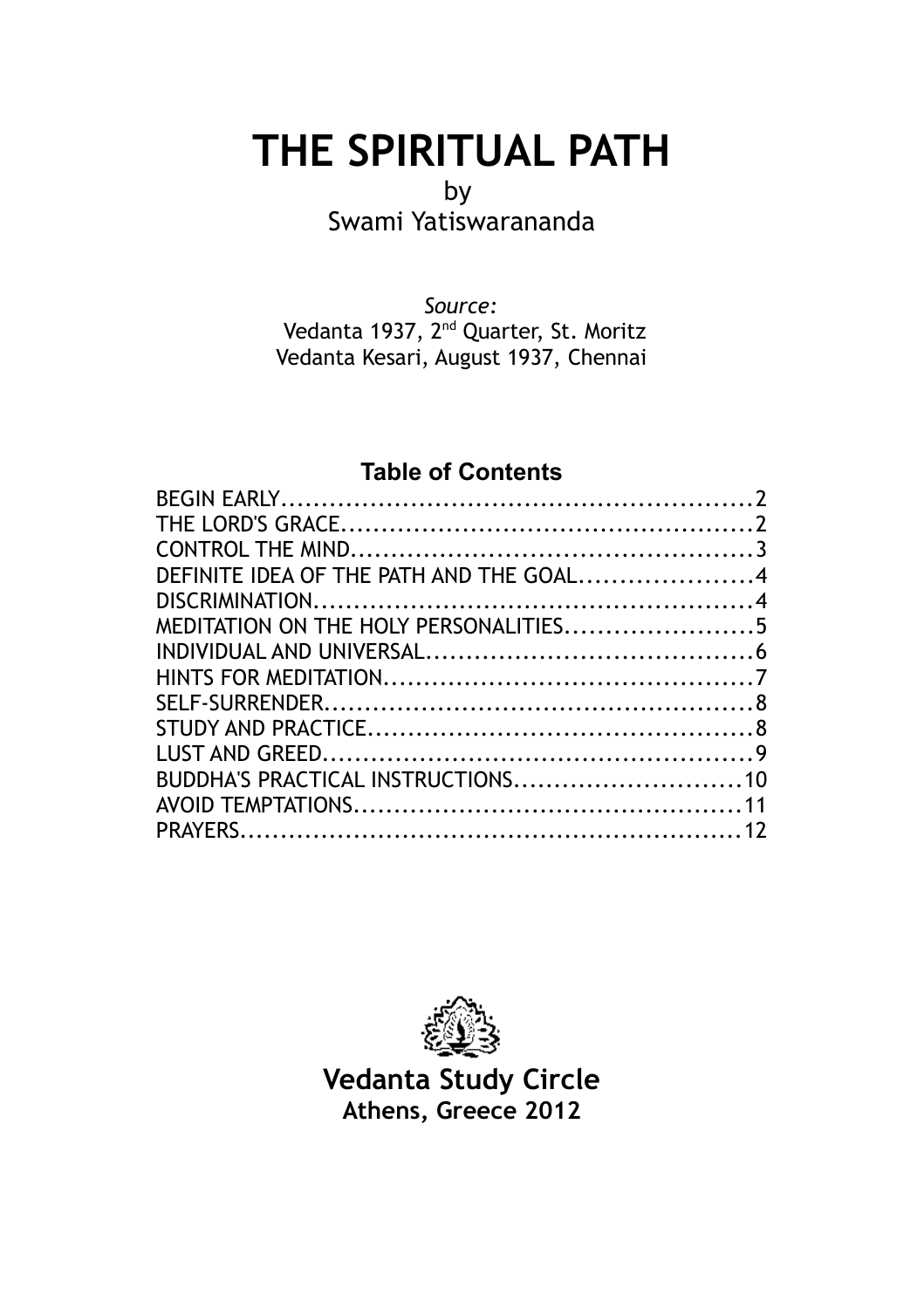# **THE SPIRITUAL PATH**

*Swami Yatiswarananda, the author of '*The Universal Prayers*' and '*The· Divine Life*', is the representative of the Ramakrishna Order preaching the gospel of Vedanta in the continent of Europe. The Swami was formerly the Head of the Ramakrishna Math, Madras, and the Editor of the Vedanta Kesari. In this article forming the substance of some of his class-talks in Europe, the Swami gives many a practical suggestion to spiritual aspirants. —* Vedanta Kesari, August 1937.

#### <span id="page-1-0"></span>**BEGIN EARLY**

ONE has to begin as early as possible with one's spiritual life. Unless we have sown the seed of spirituality in our soul early in life, there is no possibility of creating the spiritual mood in later life. Those who are not spiritually minded while they live in the world, can never be spiritually minded when they retire from the world. They will find that the old impure impressions have become so deep that there is no possibility of effacing them. That they have become the slaves of their instincts and impulses, and that they can no longer act in the way they would like to, cannot take up a higher and purer life, neither mentally nor physically. Our ideal is to make a beginning of liberation in this very life and to make the best use of the time that is given to us.

#### <span id="page-1-1"></span>**THE LORD'S GRACE**

The Grace of the Divine comes to a person in the form of self-effort, in the form of the will to strive for something higher and more permanent than all these phenomena.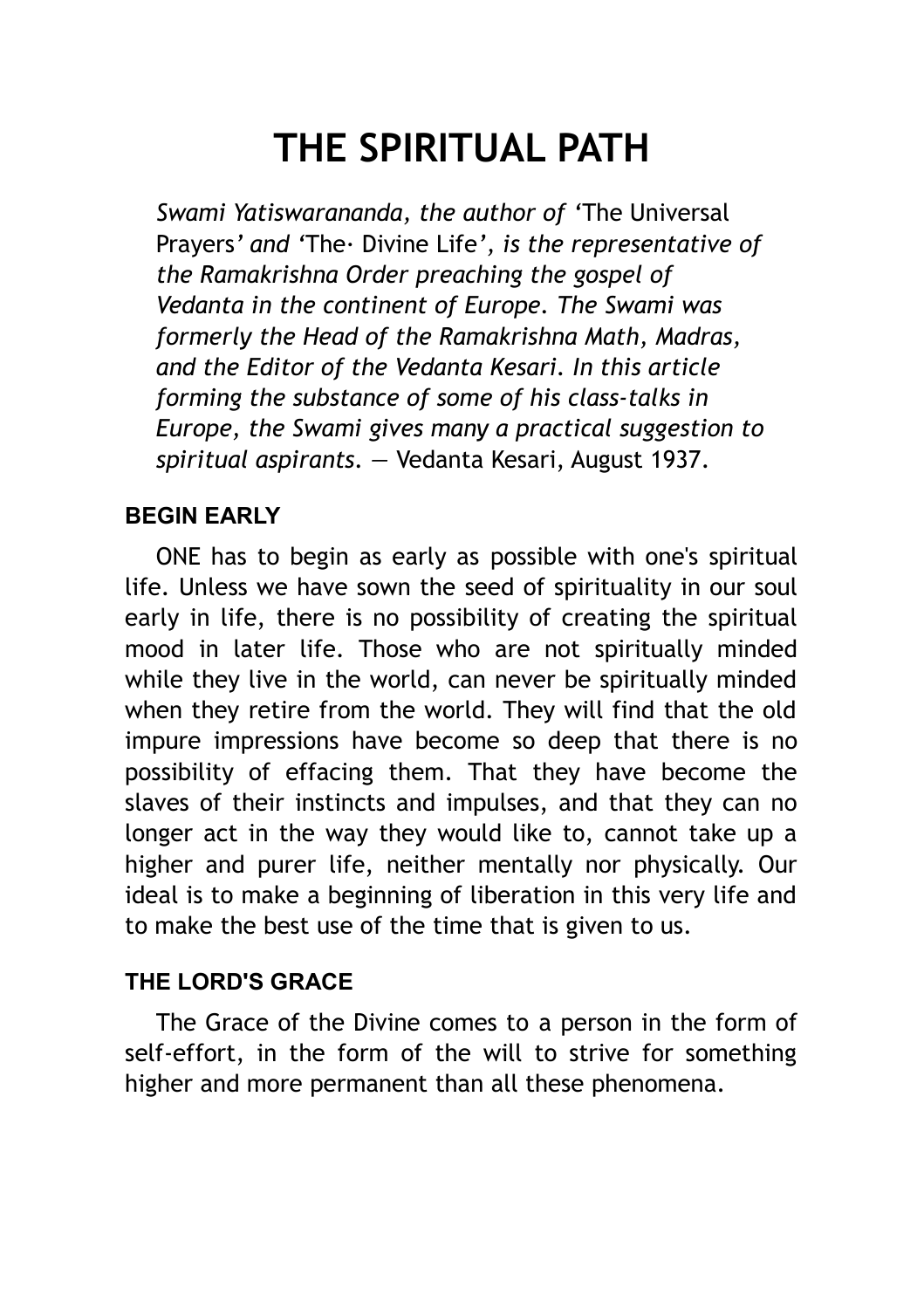Some speak of destiny, others speak of self-effort, while again others hold, "Yes, it is true that everything depends on the will of the Lord, but the Lord desires that I should strive my utmost. Self-effort comes to me as a manifestation of my 'destiny'; it is the will of the Lord that creates in me the desire for striving". But without purity and real, unfeigned dispassion there can never be any spiritual life, or even any deep spiritual striving. Unless we strive our very utmost and our best, the Lord's Grace will not descend on us.

# <span id="page-2-0"></span>**CONTROL THE MIND**

What is most essential in all forms of spiritual life is to keep the greater part of the mind thinking of God, thinking of the Ideal, and never to allow it to give its thoughts entirely to the world or worldly affections and relations even when occupied with some worldly duty. We must know how to divide the mind to some extent, so that we can make one part of it cling to the Lord and to the Lord alone, whatever be our occupation.

Through constant practice, through unflagging practice, we may develop an attitude of mind that enables us to think and to feel that whatever we do is a service to the Lord, and that we have no right to the fruits of any of our actions. "O Lord, whatever works I do, I look upon it as a form of worship to Thee." This service may be physical, intellectual or spiritual.

Watch the reactions in your mind brought about by certain people and things, and act accordingly. Avoid everything that is apt to rouse old, evil impressions and thoughts belonging to your former life. We cannot allow ourselves to run after worldly love and affections and have the higher Divine Love at the same time. God and worldly affections cannot live together.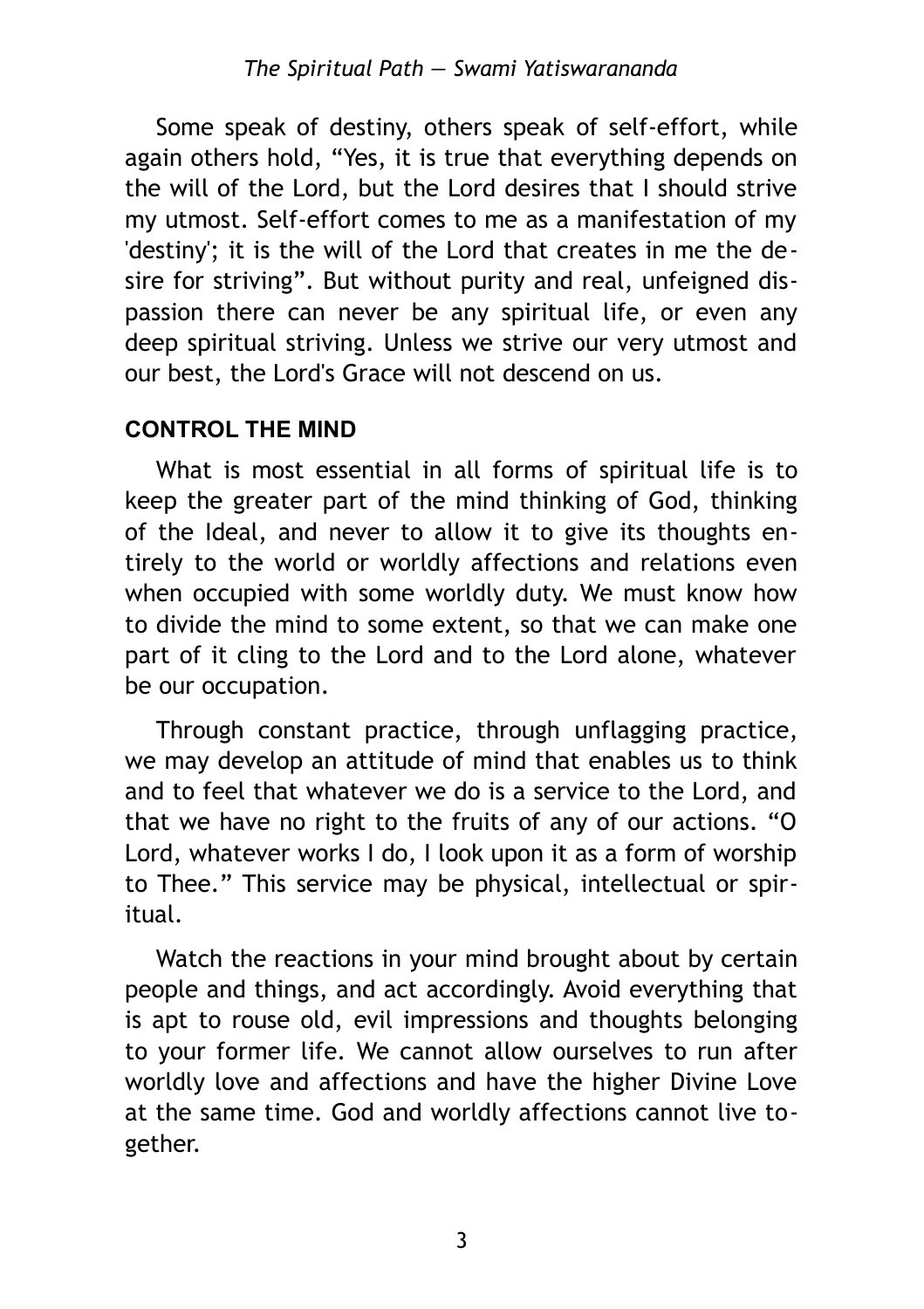#### <span id="page-3-1"></span>**DEFINITE IDEA OF THE PATH AND THE GOAL**

We should have the ideal fixed that neither worldly nor heavenly pleasures are our goal, that our ultimate goal is Self-realisation—neither this world nor heaven, nor any other world. Heavenly enjoyment is no better than earthly enjoyment, and so long as there is hankering after heavenly enjoyment, we can never attain the goal. We must yearn for God more than for His creation either in heaven or in earth.

Before we actually begin our spiritual life in real earnest, we must decide if we are really fully prepared to pay the price. We must fix once for all our ideal, our conduct of life, and everything, and then stick to it in all circumstances. If we wish to transcend all the unrealities, there must always be a certain amount of dare-devil in us, a certain amount of fearlessness and true heroism. Unless we are prepared to sacrifice all our worldly desires and our sense of, 'I-ness' we can never hope to realise the higher ideal. "Give us discrimination, give us renunciation, give us devotion and knowledge"—let us pray thus to the Divine.

#### <span id="page-3-0"></span>**DISCRIMINATION**

You must never associate too freely with people and must always use discrimination. If another person attracts you, just direct the mind into some higher channels, create in yourself some dislike or disgust for the person in question, so that that person loses all charm for you. Later on this disgust is to be effaced so that you can look at that person with the same indifference with which you would look at a stranger you have never known. In spiritual life, although to a great extent you cut off your personal relations with others, you come to have a wider love and sympathy for them through the medium of the Divine. When one finds something higher, the lower ideal automatically loses its attraction, and is put aside.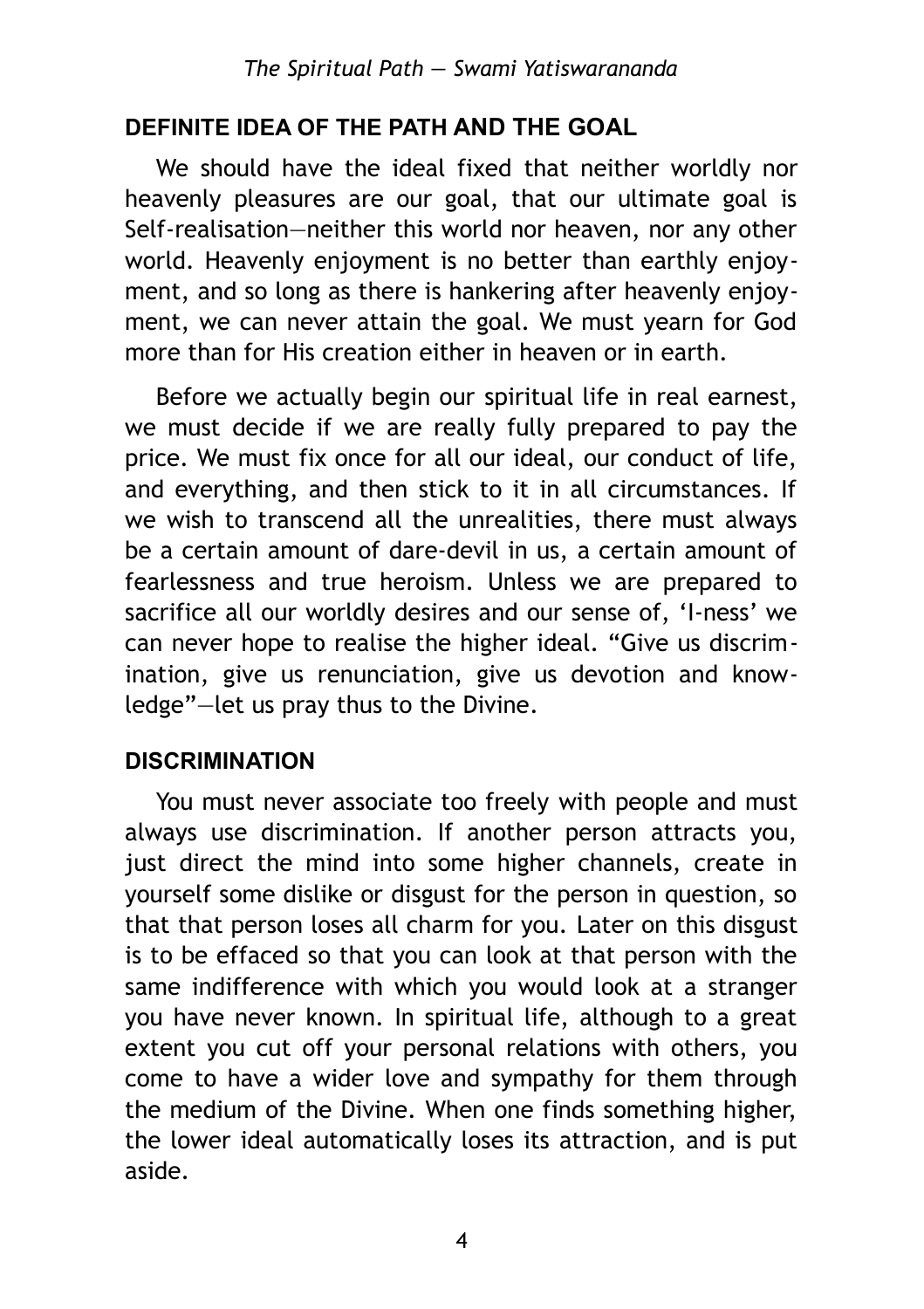We should also practise a certain amount of control and discrimination regarding the food we take. And so long as we are in the body, the body must be properly taken care of and nourished to keep it a fit instrument for realisation of the Divine and for the Divine's work. There is much more body-consciousness in the person who is ill or weak than in the perfectly healthy and normal person. We have to see that our body-consciousness is reduced to a minimum if we want to make good progress in spiritual life.

Unless our mind be to some extent pure and non-attached and prepared for renunciation, we can never even think of God-realisation. Try to purify your heart, to purify your mind, as much as possible. Then the blazing fire of spiritual realisation will burn away all desires.

## <span id="page-4-0"></span>**MEDITATION ON THE HOLY PERSONALITIES**

Few people can begin their spiritual practice with the meditation on the Formless and Attributeless Aspect of the Divine. Even the conception of God without form but with attributes is beyond the grasp of the many. So long as it is impossible for us to form even an idea of the Divine in both his transcendent and immanent aspects, we should first of all try to think of the Divine Glory as manifest through the Holy Personalities-the great Incarnations and Prophets of mankind. It is very easy for us to speak of worshipping God in truth and in spirit. But since, as a matter of fact, we cannot do so, it becomes a meaningless phrase and nothing more.

We think in terms of our small, limited, impure, individual consciousness, but the great ones think in terms of the Infinite Consciousness.

We are like small, tiny, self-forgetful bubbles, while they are like mountain-high waves that are always conscious of their ocean-origin. The ocean never comes to be limited by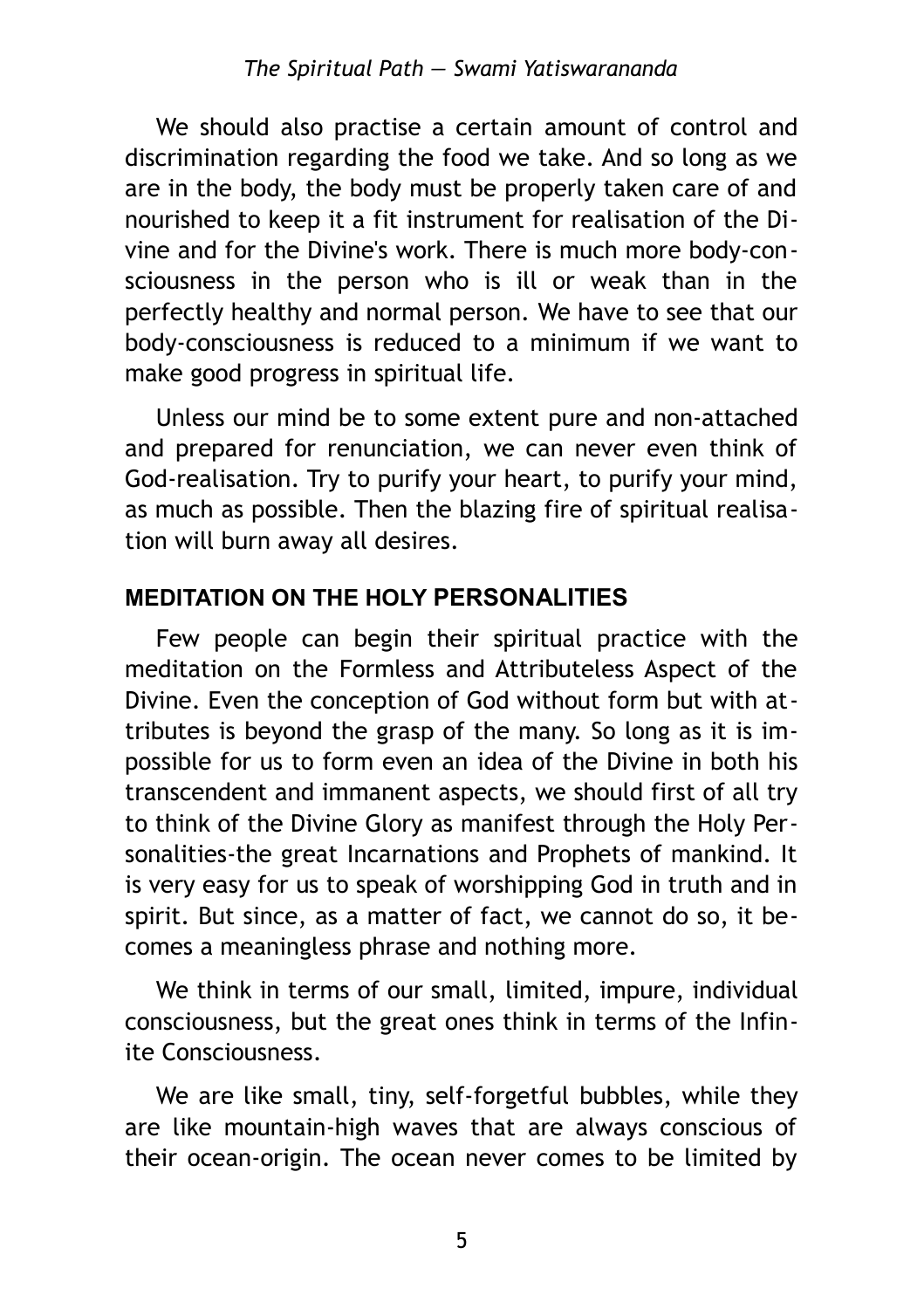the wave-form.

The Incarnation is a glorious manifestation, but never the whole, of God who is the reality at the back of ordinary beings also.

Tiny bubbles that we are, we find it difficult to understand even a full wave-consciousness. By worshipping and meditating on the great ones, we are able to come in touch with their super-consciousness. This breaks the bonds of our limited existence and brings in a new light, a deeper awareness that lies hidden in the depths of our being. The waves bring us in contact with the ocean.

By lifting ourselves consciously to the plane of their knowledge, we get rid of all our false notions, of our being identified with the body, of being men and women. Dropping the limiting adjuncts, we get a new and purer sense of existence  $-$  a universal consciousness that gives the true meaning to our individual existence and life.

## <span id="page-5-0"></span>**INDIVIDUAL AND UNIVERSAL**

In trying to separate itself from the ocean, the bubble runs the risk of bursting its bubble-form, as it can never exist without the contact of the ocean. But the trouble is that we are not conscious of this great fact. We consider ourselves to be separate entities, separate from the ocean and separate from one another. When this initial mistake is made through ignorance, all other mistakes follow as a matter of course and make our life one of endless misery.

Although we may take our limited existence to be absolutely real at first, we find, on deeper consideration and experience, that it is not so. The false conception of reality is wholly due to ignorance. It is through this that we come to cherish many a petty and ignoble idea, and we suffer because of that. However, by getting rid of the false concep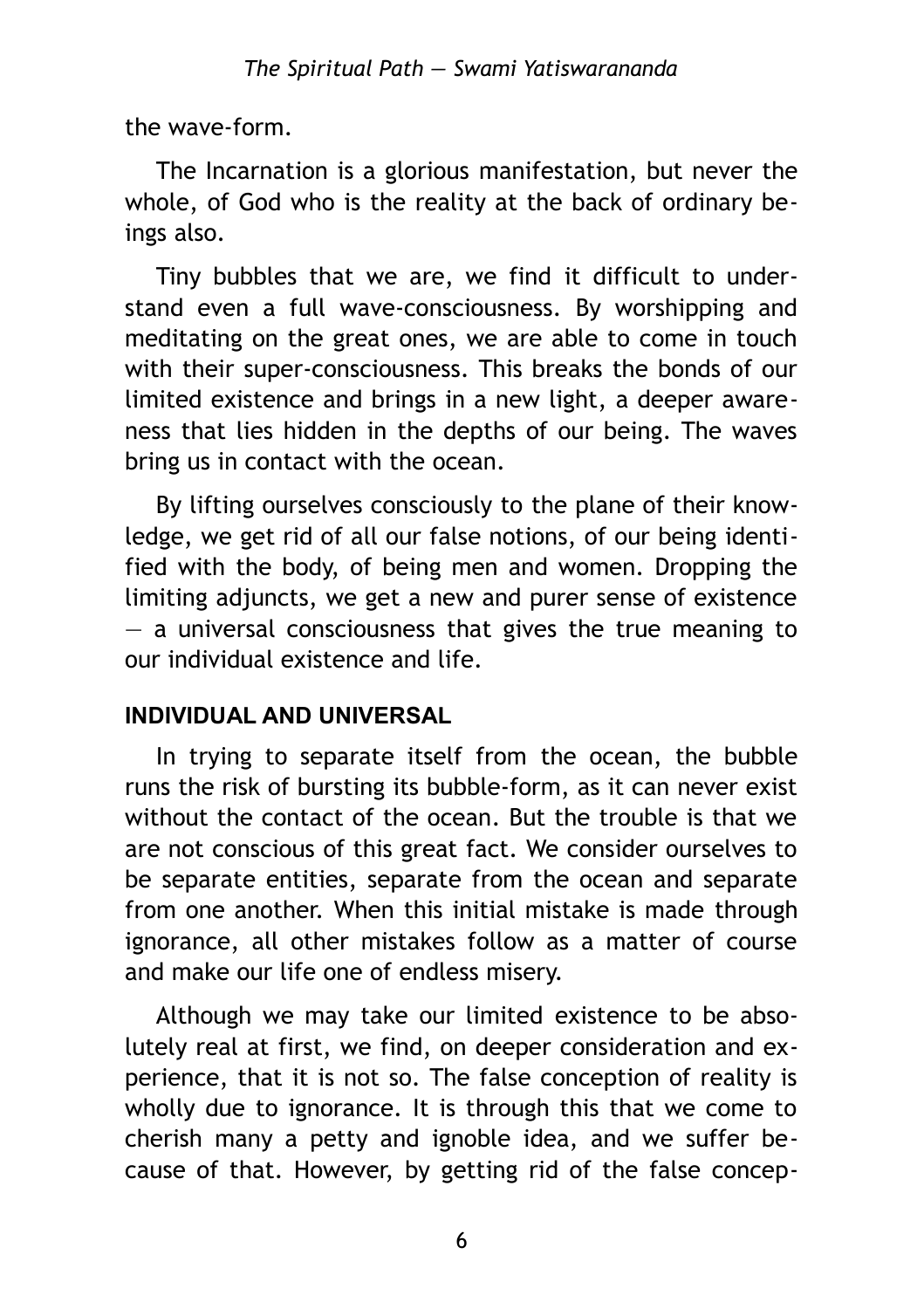tions, we rise above all illusory, limiting adjuncts, and regain our true nature, the true dignity and glory of the Divine in us, who is not only our *self* but is the *self* of all.

#### <span id="page-6-0"></span>**HINTS FOR MEDITATION**

In the beginning of our spiritual life we have to create our own images, but these must be images of which the pattern is right, i*.*e*.,* imaginations of something that is real, not of something wholly imaginary. Some stress the sense of the Presence more than the form, although they, too, may call up the form. The same Being permeates both the form called up and the devotee, as it is the devotee's own eternal Being  $$ his true *self.*

Just think that your whole heart or head is permeated with the Divine Effulgence, and that this Light is part of the Infinite Light that pervades everything. Melt away your whole personality, your I-ness, into That. Melt away your body, your mind, your senses, your emotions, into That. Just imagine this very vividly. And then this infinite ocean of Light takes shape as part of this Light becomes solidified in the form of your *Ishtam* (Chosen Deity), but never lose sight of the infinite background of which your *Ishtam* and you yourself as well as all others are parts, and which permeates all these. The ocean, the One Eternal Principle, lying at the back of both yourself and the whole universe, must never be lost sight of, because it is That which is to be fully realised by you one day.

But one who does not lead a pure life and is not disciplined ought not to follow this instruction, because meditation becomes dangerous in the case of a person who is not properly prepared and has not gone through the proper preliminary training.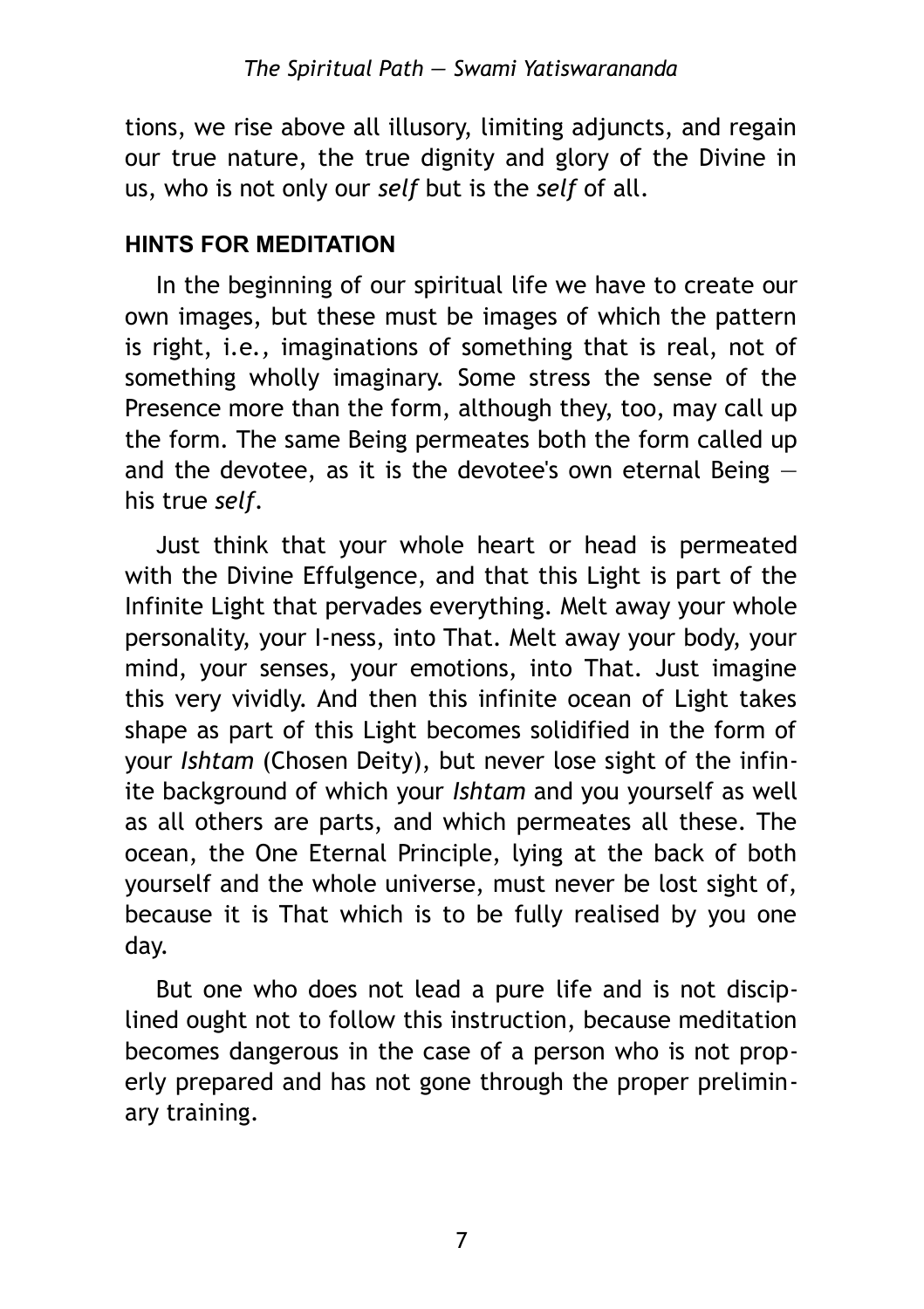## <span id="page-7-1"></span>**SELF-SURRENDER**

Only one who has really passed through strenuous self-effort can give himself up and surrender himself wholly and unconditionally at the feet of the Divine. All forms of striving make the mind pure and fit for the Divine touch. And selfsurrender can only be accomplished after having gone through one's spiritual practice with great perseverance and doggedness. Self-surrender can only come when our wings are dead-tired like those of the bird sitting on the ship's mast after having tried in vain to reach land when the ship was on high sea.

Too much activity is very dangerous, because it usually becomes like the aimless activity of the monkey. This kind of activity is just restlessness, and we see it in people who are terribly afraid to be left to themselves. But on the other side you find a form of so-called self-surrender that is nothing more than inertness, indolence, lethargy. And this is just as bad as aimless activity. The true aspirant should always try to combine both—activity of the right kind and self-surrender.

## <span id="page-7-0"></span>**STUDY AND PRACTICE**

Religion is something different from, and something more than, book-knowledge. Through mere scholarship, through mere intellectual study, you can never learn the Truth. When we think too much and too highly of intellectual life, we can never realise the essential truths of religion.

*"Let one study as well as he can, master the subjects, but after having become a great scholar, let him renounce desires and try to live upon the strength which comes from knowledge."*

One must be free from all guile, from all falsehood, all lack of uprightness, from all the perversities of the mind, and then become a man of meditation, if one wants to make real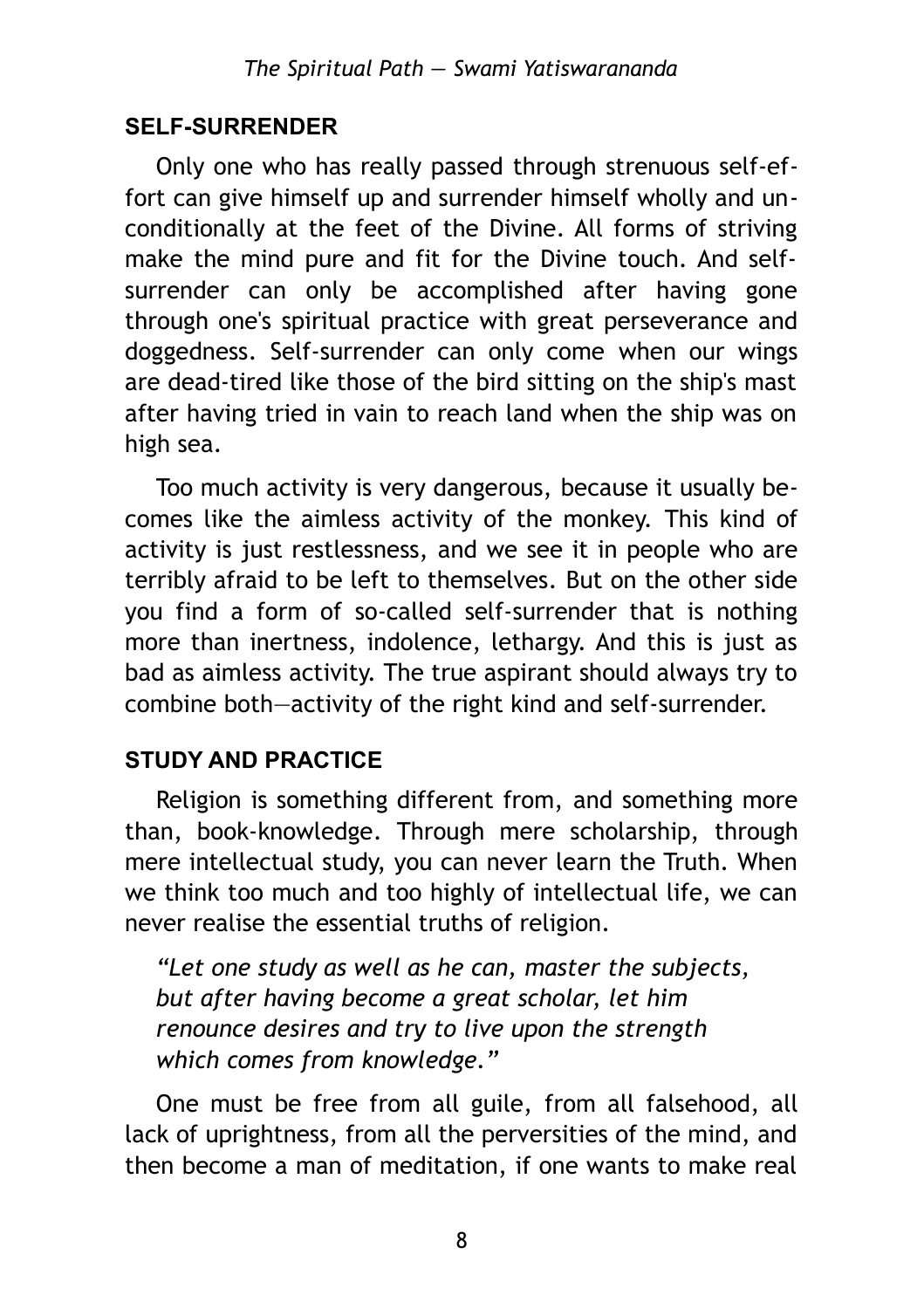spiritual progress.

Having known the essentials of spiritual life, having formed a clear idea of the Divine, you should try to practise the disciplines. Do not read too many empty words. That creates only disturbance and trouble. Now, this does not mean that you should not go in for studies, but you should make it a point to study with a view to realise the Truth, and along with your studies there must be some real spiritual practice every day. You must always train your intellect and have your fixed studies, think deeply on the problems, and form a habit of clear thinking and deep study, so that you would feel uncomfortable the day that you have not studied anything deeply pondering over it and over the truths it contains. This daily study is to be made an important item of your spiritual practice.

## <span id="page-8-0"></span>**LUST AND GREED**

Sri Ramakrishna's message is: "Be spiritual and realise the Truth yourself." By living the spiritual life, we can make the Divine living in our own life. The Master shows us how we may overcome sex and greed—these, our greatest obstacles on the path of all spiritual progress. He wishes us to have a new outlook towards ourselves and others. Men as well as women must have the Divine outlook, and not think of themselves in terms of sex and body. To see the Divine in oneself and in all others, men and women, is the only solution for the world-problem of sex and the relation between the sexes. This is a most vital point to note for the spiritual aspirant. You can never rise above the sex-idea by just hating woman or man, as many mystics of the Middle Ages tried to do. Something more is needed. The Divine is in me, in all, in everything. "I am not a man, I am not a woman, I am the Self."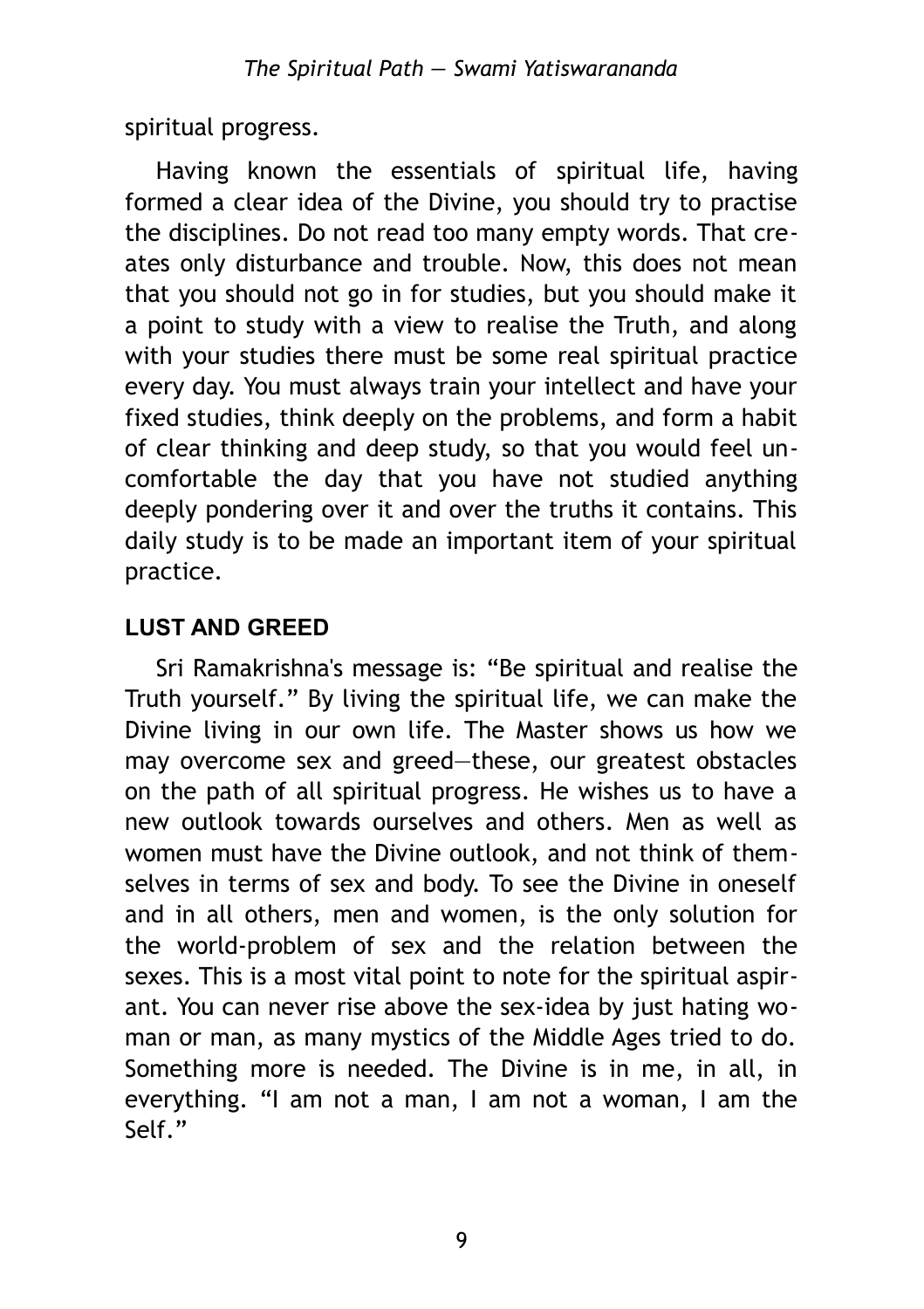#### <span id="page-9-0"></span>**BUDDHA'S PRACTICAL INSTRUCTIONS**

It was the mission of Buddha's life to ask people not to think too much of philosophies and metaphysics, of rites and ceremonies, but to make religion—the Spiritual Law—a living force in their own lives by leading a life of purity, meditation, spiritual discipline and mental control. What did Buddha say of God? He was silent on the point. It is not essential to speak of God so much, but far more essential to follow God's path, to live the spiritual life. What is the use of saying: "O Lord, how beautiful Thou art! How beautiful are Thy skies, Thy stars, Thy whole creation!" The Creator is always greater than His creation, and does not feel proud of it. Seen from our human standpoint, we find it great, but to God it is insignificant. So it i's more important to follow God's path than to praise God eternally, without ever doing anything. This lipservice is of no use to the aspirant.

Once Buddha was asked, "Sir, is there a God?". He replied, "Did I say there is a God?" "Then is there no God, sir?" asked the questioner. "Did I say there is no God?" came the reply, Buddha wanted to stop all empty and hair-splitting discussions and speculations, and make people do something. So he said, "When a house is on fire, do you first go and trace the origin of the fire, or do you try to extinguish it?" But we in our foolishness very often try to trace the origin first, but before we have succeeded in the attempt, the whole house is burnt down and nothing remains of it but a heap of ashes.

We always want everything to be done for us by somebody else. There can be no vicarious salvation without any self-effort on the part of the aspirant. Most of the so-called religious people are mere parasites in the world of religion and spiritual life. It would be better for them to take up something else.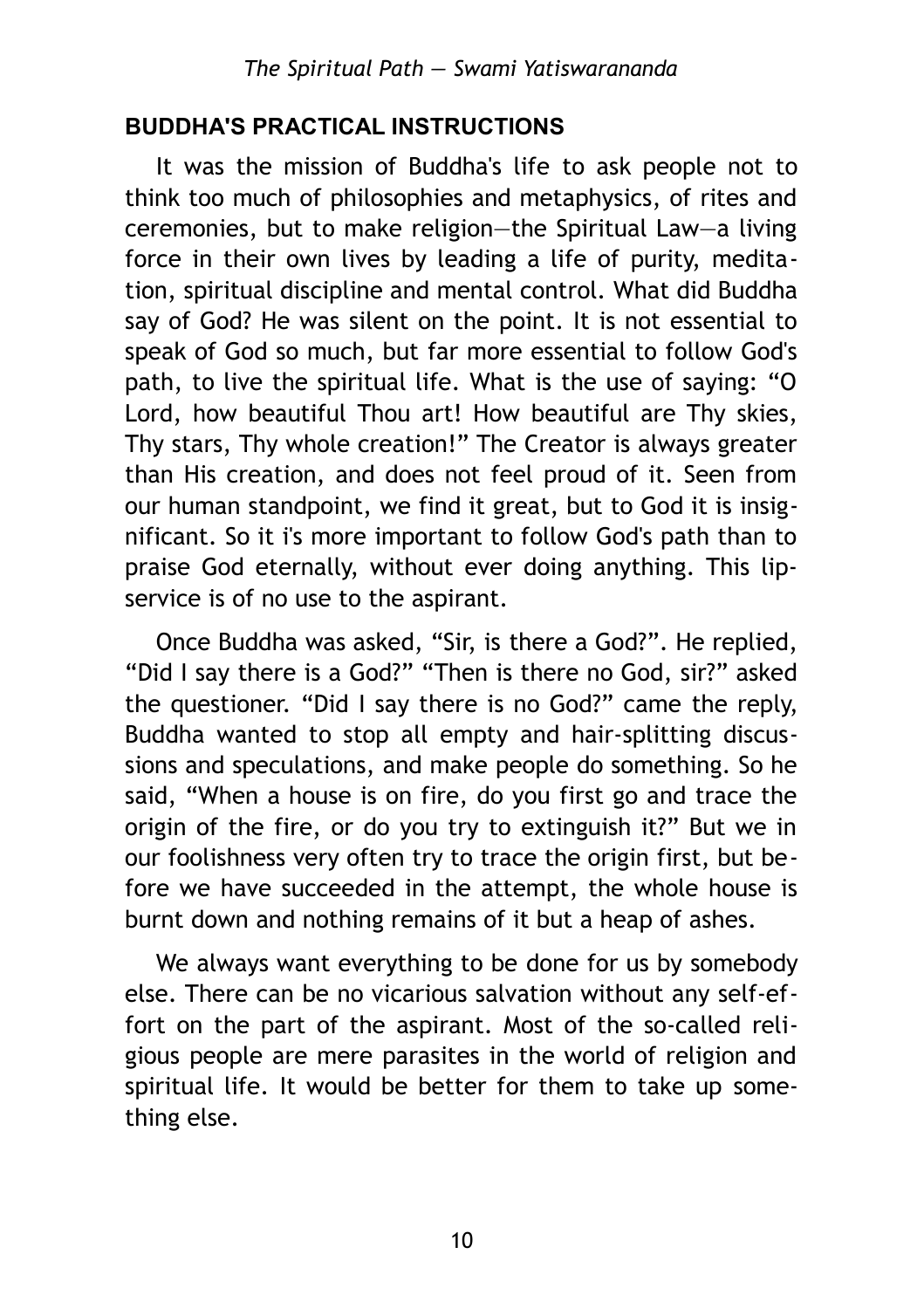#### <span id="page-10-0"></span>**AVOID TEMPTATIONS**

During the period of our spiritual training we must try as much as possible to avoid all temptations, both in its gross and subtle forms. We should salute anything that may become an object of temptation to us, from a safe distance. Let us not go near it. We must not rely too much on our own strength for a long time to come. We have such a dirty mind full of filthy impressions that once it is really stirred up, it may create no end of troubles. Lust, hatred, greed, vulgarity, all these are lying hidden in us and waiting to make us their prey. And so we must be on our guard.

Always the trouble arises through our being too little aware of the danger in the form of a tiny and apparently insignificant ripple in the mind. The outer stimulus, even if it be a very subtle and scarcely perceptible one, gradually affects the mind. Sometimes even the memory of some old impure impression is enough to upset us, because the germ or the seed is always inside, never outside. Unless the seed be inside, it can never sprout.

Attachment in any form may be enough to muddle the brain and bring about the spiritual ruin of the aspirant, but when attachment and anger combine, the whole mind becomes chaotic, and all progress is stopped. All struggle for the Higher Life comes to an end when passion has its sway over a person. That is why we should carefully avoid any harmful stimulus, even if it be a very subtle one, and keep our mind engaged with the higher thoughts. We should not give an opportunity to the lower propensities and impulses, and avoid as much as possible the company of persons of the other sex as well as that of those of our own sex who do not lead a strictly moral life, at least during the period of our spiritual training.